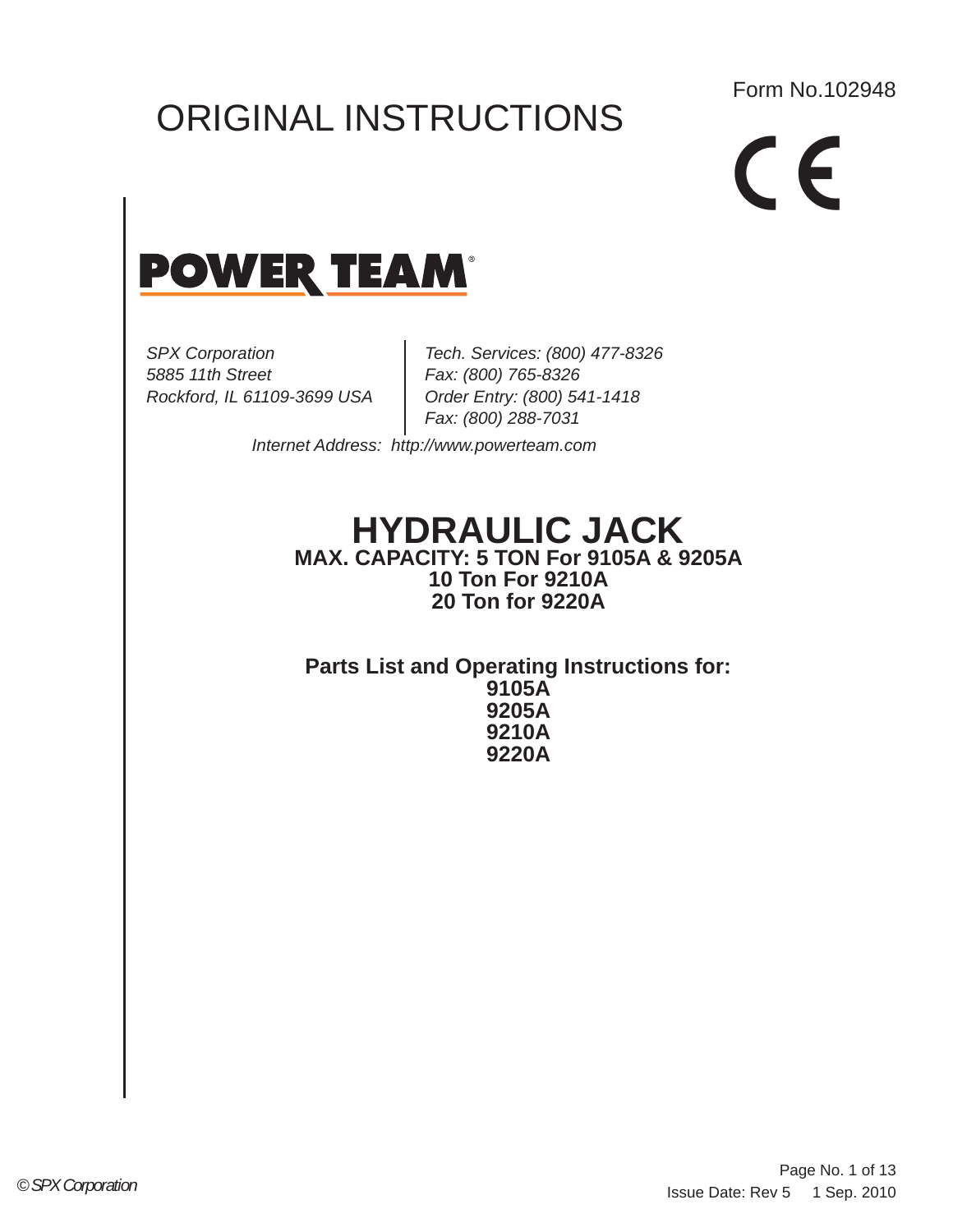### **Contents**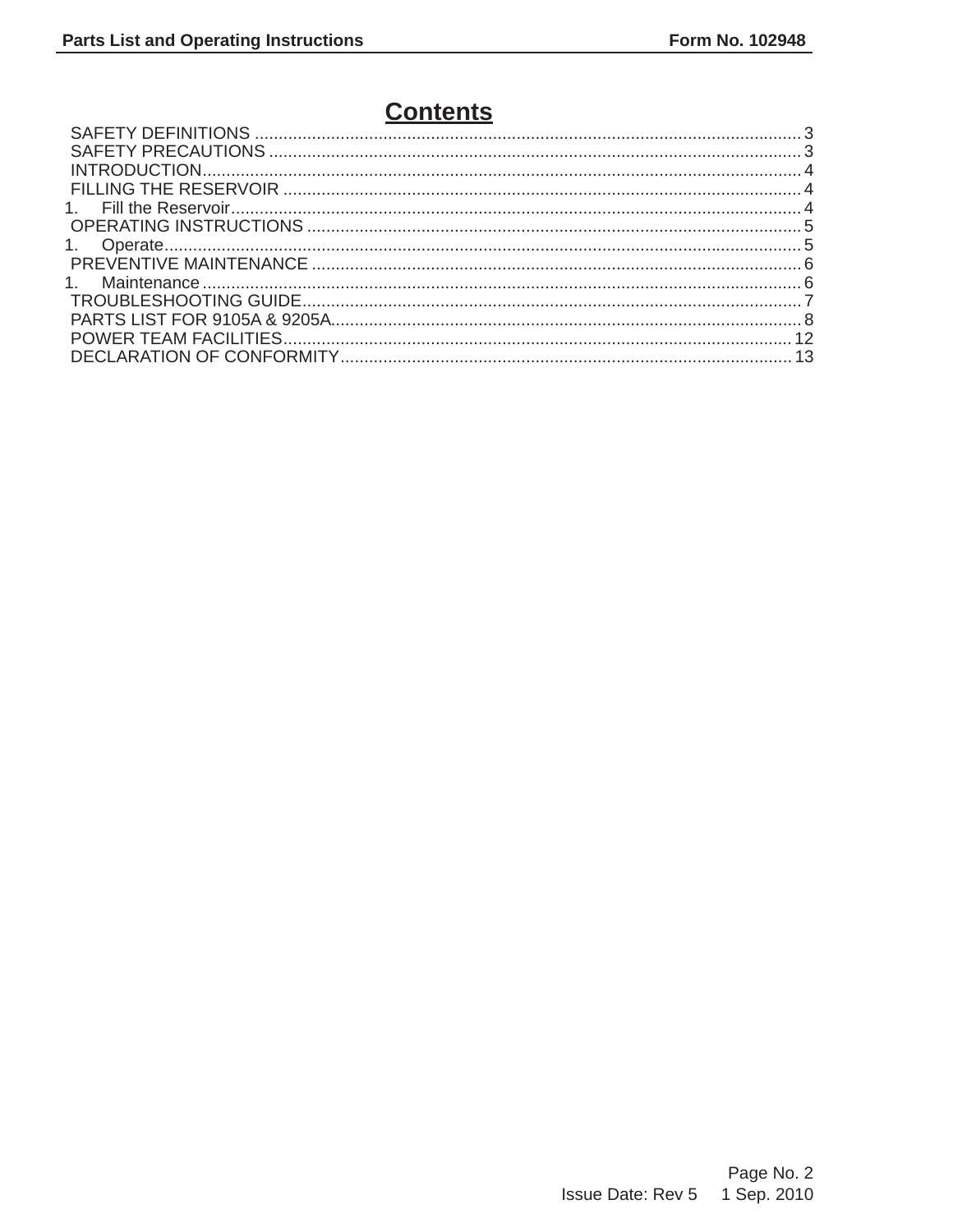### **SAFETY DEFINITIONS**

Safety symbols are used to identify any action or lack of action that can cause personal injury. Your reading and understanding of these safety symbols is very important.



**Danger is used only when your action or lack of action will cause serious human injury or death.**



**Warning is used to describe any action or lack of action where a serious injury can occur.**

#### **IMPORTANT**

**IMPORTANT is used when action or lack of action can cause equipment failure, either immediate or over a long period of time.**

### **SAFETY PRECAUTIONS**



**To help prevent personal injury and damage to equipment,**



- **Read, understand, and follow all instructions, including the ANSI B30.1 and ASME PALD-1 safety codes.**
- **Always wear approved safety glasses.**
- **Inspect the jack before each use; do not use the jack if it is damaged, altered, or in poor condition.**
- **Use the jack for jacking purposes only.**
- **Never exceed the rated capacity of the jack.**
- **Only use the jack on a hard level surface.**
- **Center the load on the jack saddle. Off-center loads can damage the seals and cause jack failure.**
- **Lift only dead weight.**



- **Stay clear of lifted loads. Use safety stands to support the load before making repairs.**
- **Use only Power Team hydraulic fl uid.**

**This guide cannot cover every situation, so always do the job with safety fi rst.**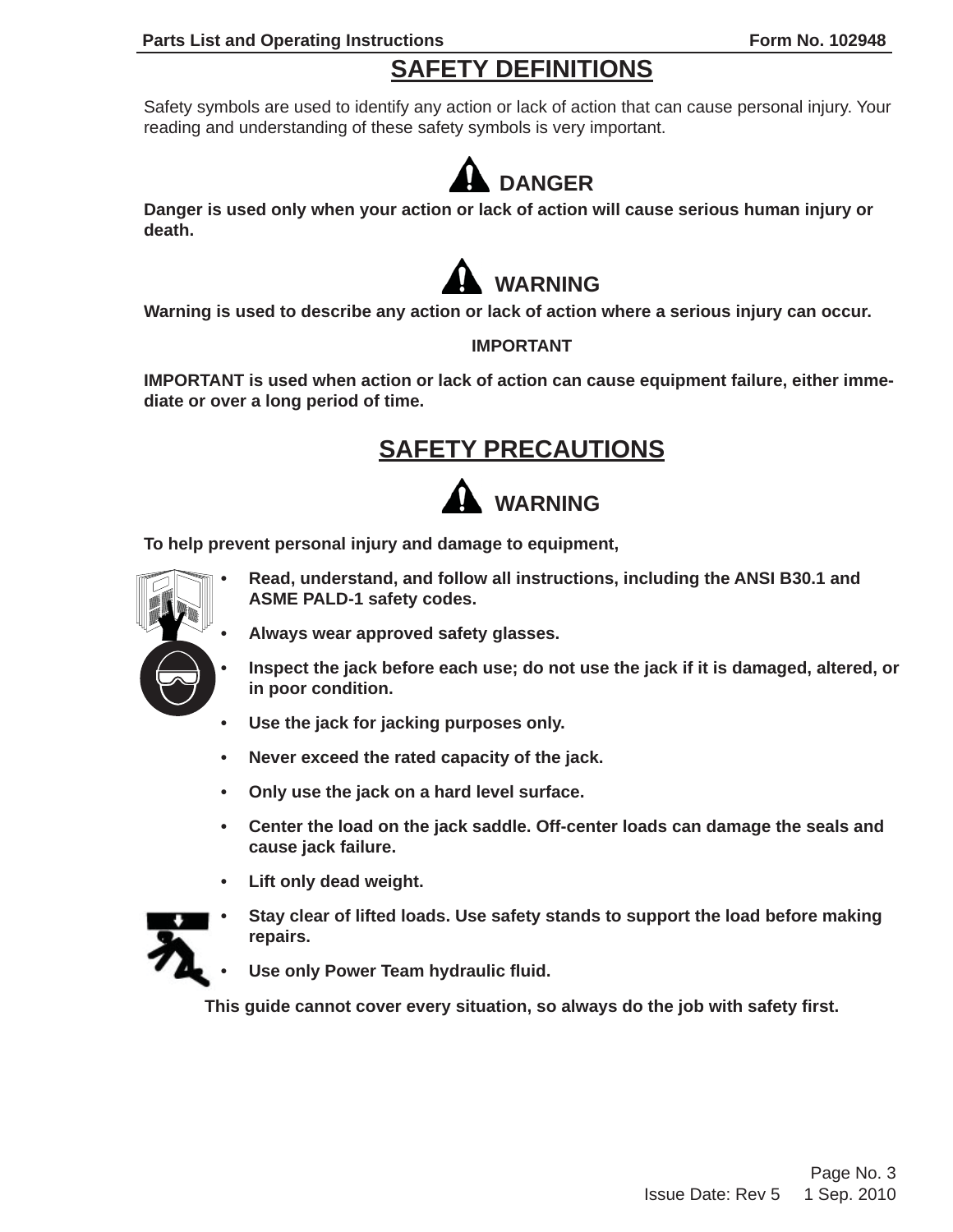### **Hydraulic Jack**

#### **Max. Capacity: 5 Ton**

**10 Ton For 9210A**

**20 Ton For 9220A**

### **INTRODUCTION**

These instructions are written to help you, the user, more effectively use and maintain your Power Team jacks. Some of the information applying to construction, installation, operation, inspection, and maintenance of hydraulic jacks was selected from ANSI B30.1 and ASME PALD-1. The documents may be ordered from the American Society of Mechanical engineers, United Engineering Center, 345 East 47th, New York, New York 10017.

> **FILLING THE RESERVOIR WARNING**

**Do not overfi ll the reservoir! This jack's maximum lift stroke is determined by the amount of oil in its reservoir. If too much oil is added, the piston could extend beyond its length causing it to fall out of the jack.**

- **1. Fill the Reservoir**
	- A. Fill with oil only to the level indicated in Figure 1.
	- B. Always stop pumping the jack handle as soon as the yellow lift stop line appears on the piston.

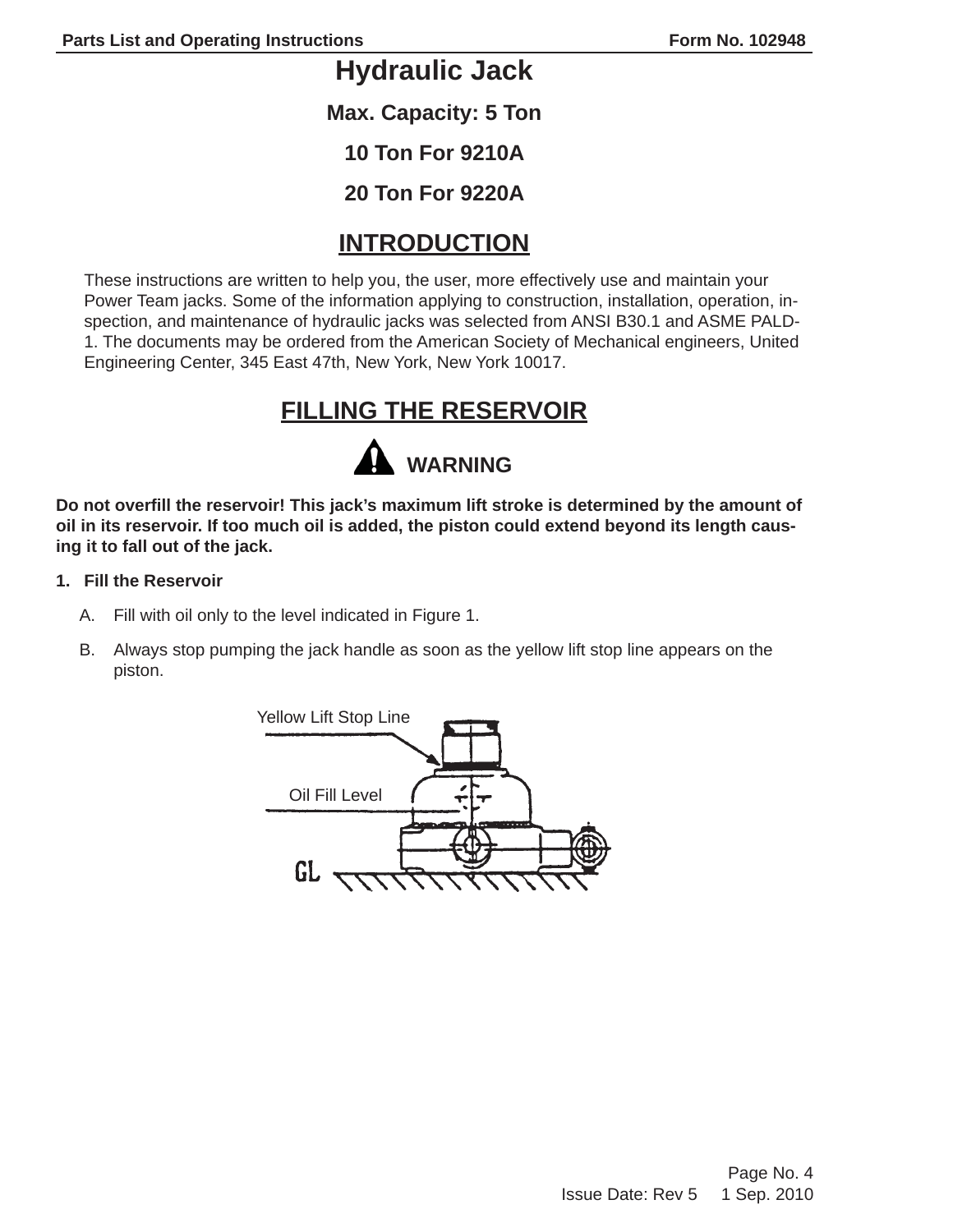### **OPERATING INSTRUCTIONS**

#### **IMPORTANT**

This jack will operate properly in a vertical position (see Figure 2) or in one specific horizontal position. This horizontal position is when the flat side of the jack body casting is down **(see Figure 3). In any other horizontal position this jack will not function properly.**

- 1. Operate
	- A. To raise the jack, close the release valve tightly by turning it clockwise. Insert the handle into the handle socket and operate the pump.



#### **Stop pumping when the yellow lift stop line appears on the piston.**

B. To lower the jack, slowly open the release valve stem by turning it counterclockwise.



**Figure 2**

Handle



**Figure 3**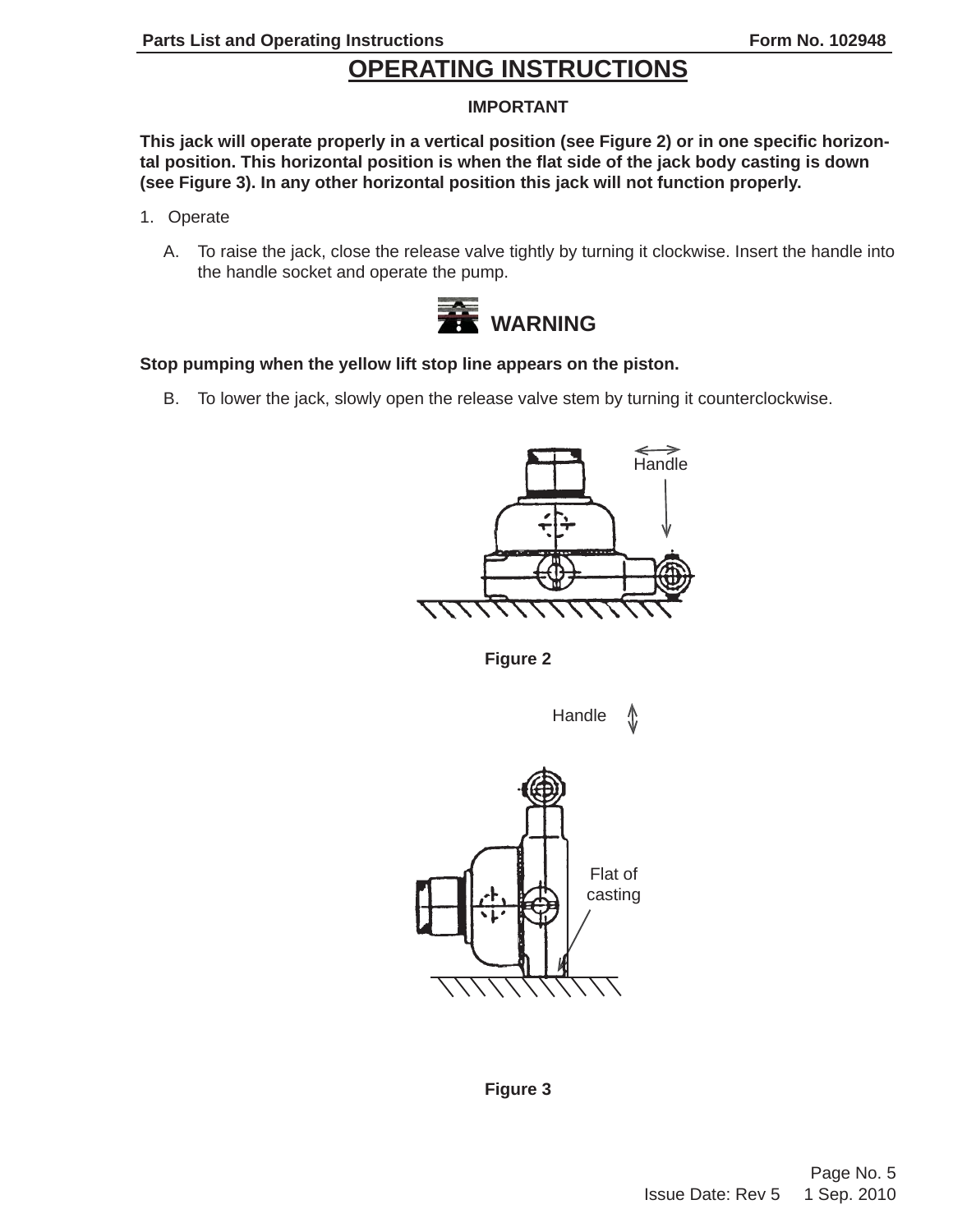### **PREVENTIVE MAINTENANCE**

#### **IMPORTANT**

**The greatest single cause of failure in hydraulic units is dirt. Keep the jack clean and well lubricated to prevent foreign matter from entering the system. If the jack has been exposed to rain, snow, sand, or grit, it must be cleaned before it is used.**

#### **1. Maintenance**

- A. When the jack is not in use, keep the piston and pump rods fully retracted. Store the jack on its base and in a well protected area where it will not be exposed to corrosive vapors, abrasive dust, or any other harmful elements.
- B. 2. Visually inspect the jack before each use. Take corrective action if any of the following problems are found:
- C. Cracked or damaged housing
- D. Excessive wear, bending, or other damage
- E. Leaking hydraulic fluid
- F. Scored or damaged piston rod
- G. Incorrectly functioning swivel heads or adjusting screws
- H. Loose hardware
- I. Modified or altered equipment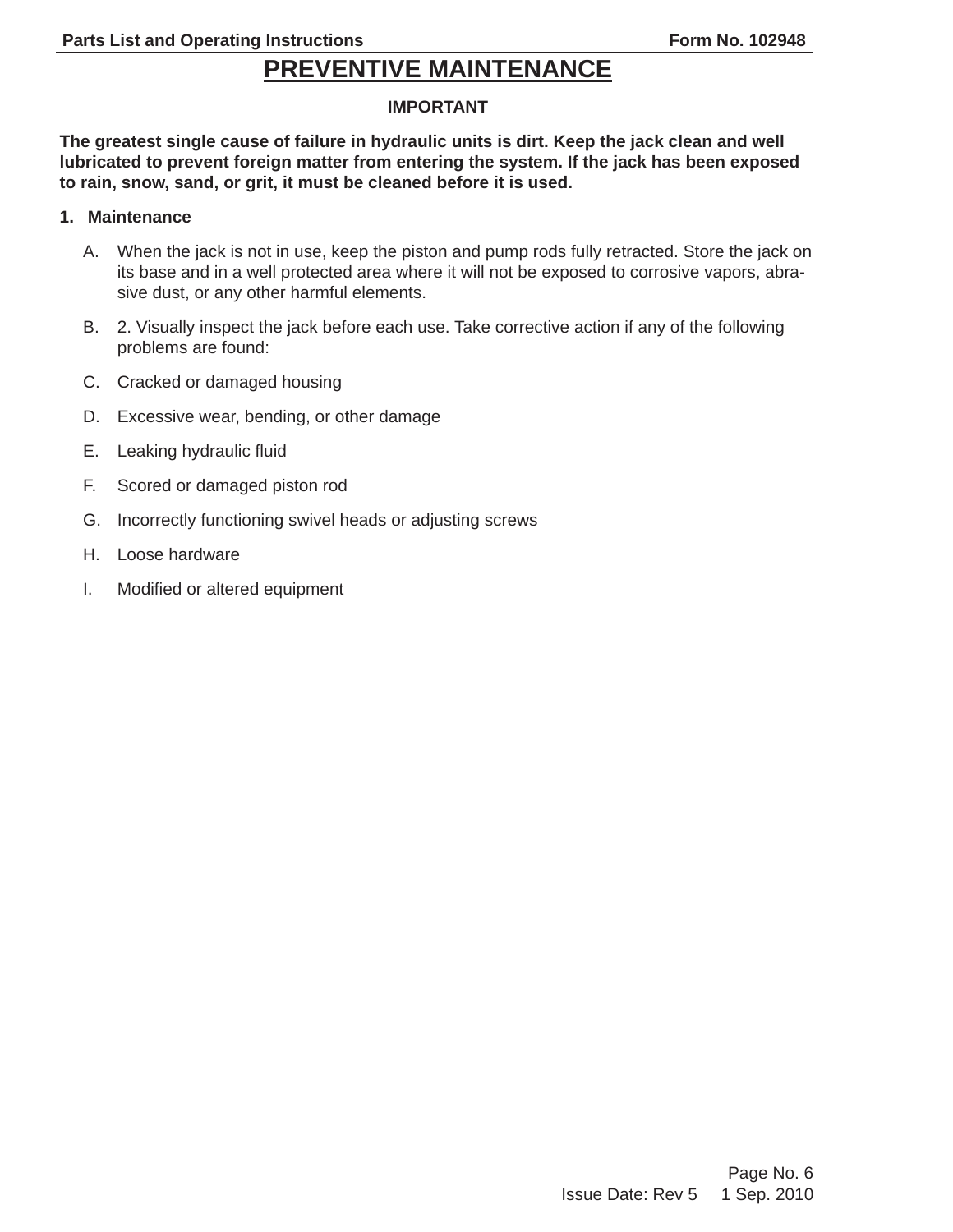### **TROUBLESHOOTING GUIDE**

Repair procedures must be performed in a dirt-free environment by qualified personnel who are familiar with this equipment.

| <b>TROUBLE</b>                                | <b>CAUSE</b>                                            |                                                                                                                          |
|-----------------------------------------------|---------------------------------------------------------|--------------------------------------------------------------------------------------------------------------------------|
| <b>Erratic Action</b>                         | 1. Air in system.                                       | 1. With jack sitting on its base<br>and ram retracted, bleed<br>air by opening release<br>valve. Pump for 10<br>seconds. |
|                                               | 2. Viscosity of oil to high.                            | 2. Change to lower viscosity<br>oil.                                                                                     |
|                                               | 3. Internal leakage in cylinder.                        | 3. Replace worn seals. Check<br>for excessive contamination<br>or wear.                                                  |
|                                               | 4. Cylinder sticking or binding.                        | 4. Check for dirt, gummy<br>deposits, or leaks. Check<br>for misalignment, worn<br>parts, or defective seals.            |
| Jack does not advance                         | 1. Release valve is open.                               | 1. Close release valve.                                                                                                  |
|                                               | 2. Low/no oil in reservoir.                             | 2. Fill with oil and bleed<br>system.                                                                                    |
|                                               | 3. Air-locked system.                                   | 3. Bleed the system.                                                                                                     |
|                                               | 4. Load is above capacity of<br>system.                 | 4. Use correct equipment.                                                                                                |
|                                               | 5. Improper horizontal<br>position.                     | 5. Operates horizontally ONLY<br>when flat of casting is<br>downward (see Operating<br>Instructions section).            |
| Jack only extends partially                   | 1. Reservoir is low on oil.                             | 1. Fill reservoir.                                                                                                       |
|                                               | 2. Piston rod is binding.                               | 2. Check for dirt, gummy<br>deposits, or leaks. Check<br>for misalignment, worn<br>parts, or defective seals.            |
| Jack advances slowly.                         | 1. Pump not working correctly.                          | 1. Rework pump.                                                                                                          |
|                                               | 2. Leaking seals.                                       | 2. Replace seals.                                                                                                        |
| Jack advances but doesn't<br>hold pressure.   | 1. Cylinder seals are leaking                           | 1. Replace seals.                                                                                                        |
|                                               | 2. Pump check valve not<br>working correctly.           | 2. Clean/replace check valve.                                                                                            |
|                                               | 3. Overload valve leaking or<br>not adjusted correctly. | 3. Replace/adjust overload<br>valve.                                                                                     |
| Jack leaks oil                                | 1. Worn or damaged seals.                               | Replace seals.<br>1.                                                                                                     |
| Jack will not retract or re-<br>tracts slowly | 1. Release valve is closed.                             | 1. Open release valve.                                                                                                   |
|                                               | 2. Cylinder damaged internally.                         | 2. Send jack to authorized<br>service center for repair.                                                                 |
|                                               | 3. Reservoir too full.                                  | 3. Drain oil to correct level.                                                                                           |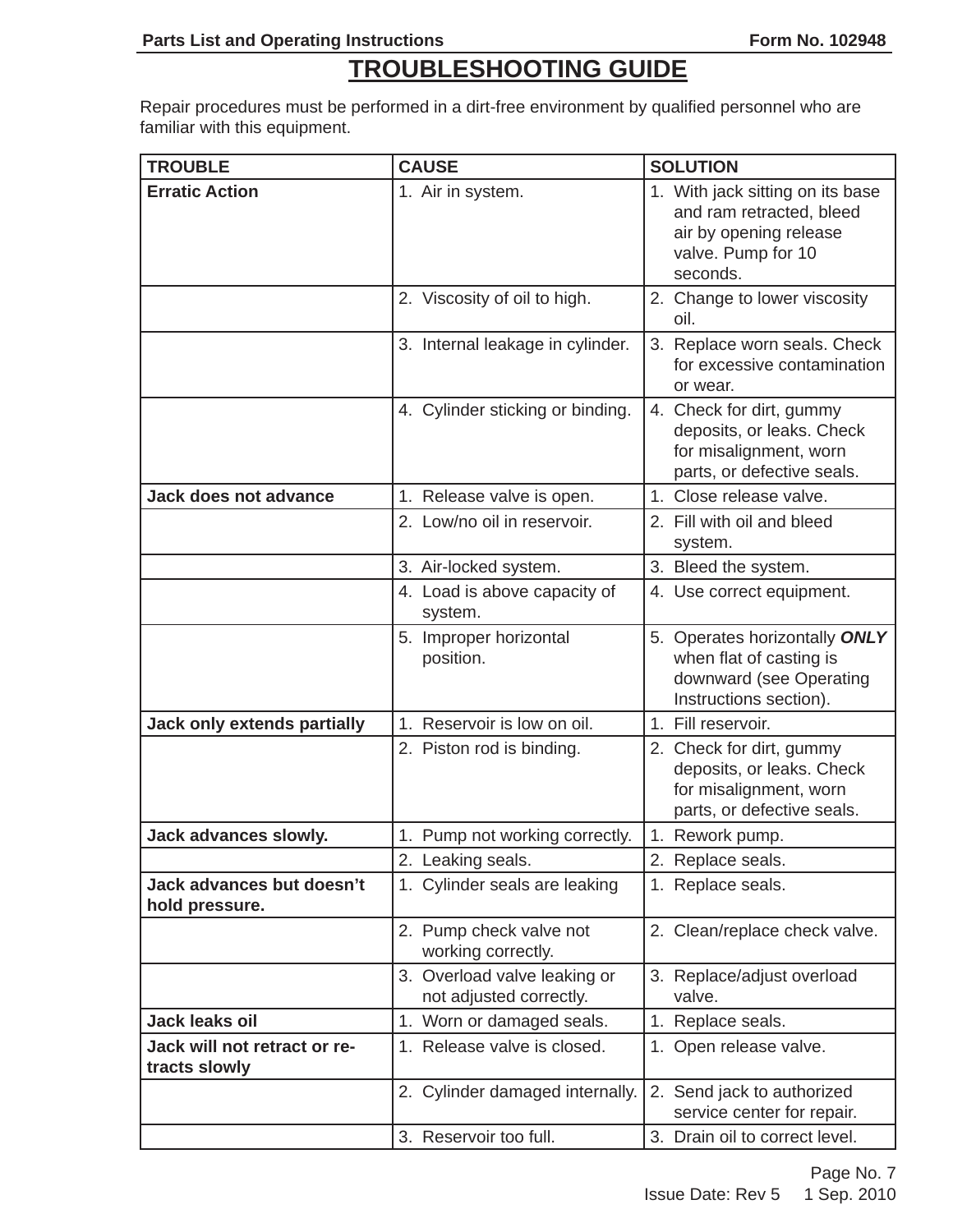### **PARTS LIST FOR 9105A & 9205A**

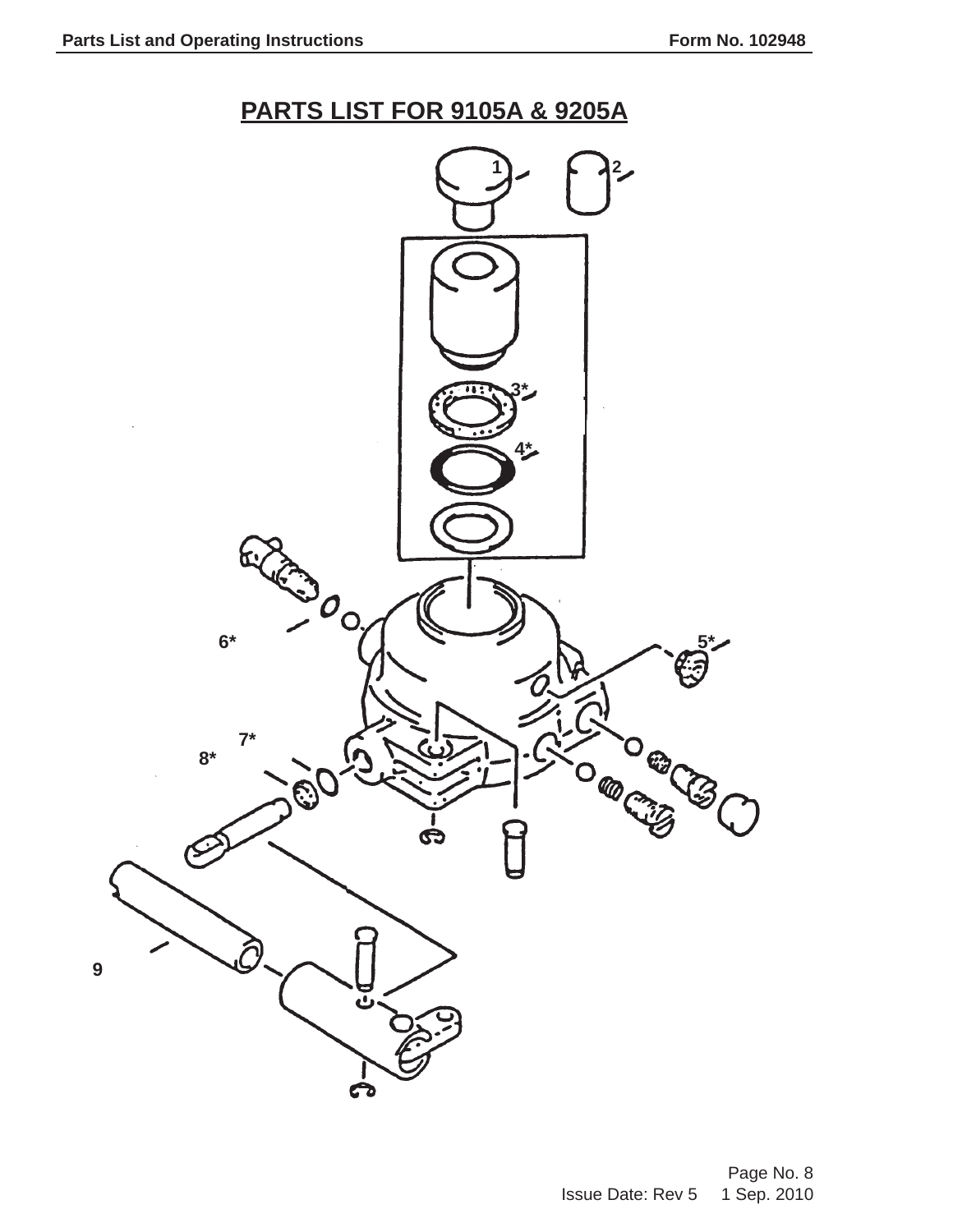| <b>Item</b> | Part                                                                               | No.   | <b>Description</b>      |  |  |  |
|-------------|------------------------------------------------------------------------------------|-------|-------------------------|--|--|--|
| No.         | No.                                                                                | Req'd |                         |  |  |  |
| 1           | 9105A-1                                                                            |       | <b>Supporting Plate</b> |  |  |  |
| 2           | 9105A-2                                                                            |       | Adapter                 |  |  |  |
| 3           | $*9105A-3$                                                                         |       | Ram Backup Ring         |  |  |  |
| 4           | *9105A-4                                                                           |       | Ram Packing             |  |  |  |
| 5           | *9105A-5                                                                           |       | <b>Filler Plug</b>      |  |  |  |
| 6           | *9105A-6                                                                           |       | Release Packing         |  |  |  |
| 7           | *9105A-7                                                                           |       | <b>Pump Packing</b>     |  |  |  |
| 8           | *9105A-8                                                                           | 1     | Pump Backup Ring        |  |  |  |
| 9           | 9105A-9                                                                            | 1     | Handle                  |  |  |  |
|             | <b>PARTS INCLUDED BUT NOT SHOWN</b>                                                |       |                         |  |  |  |
|             | 351713                                                                             |       | Decal (For 9105A)       |  |  |  |
|             | 351956                                                                             |       | Decal (For 9205A)       |  |  |  |
|             | Part numbers marked with an asterisk (*) are contained in Repair Kit No. 9105A-10. |       |                         |  |  |  |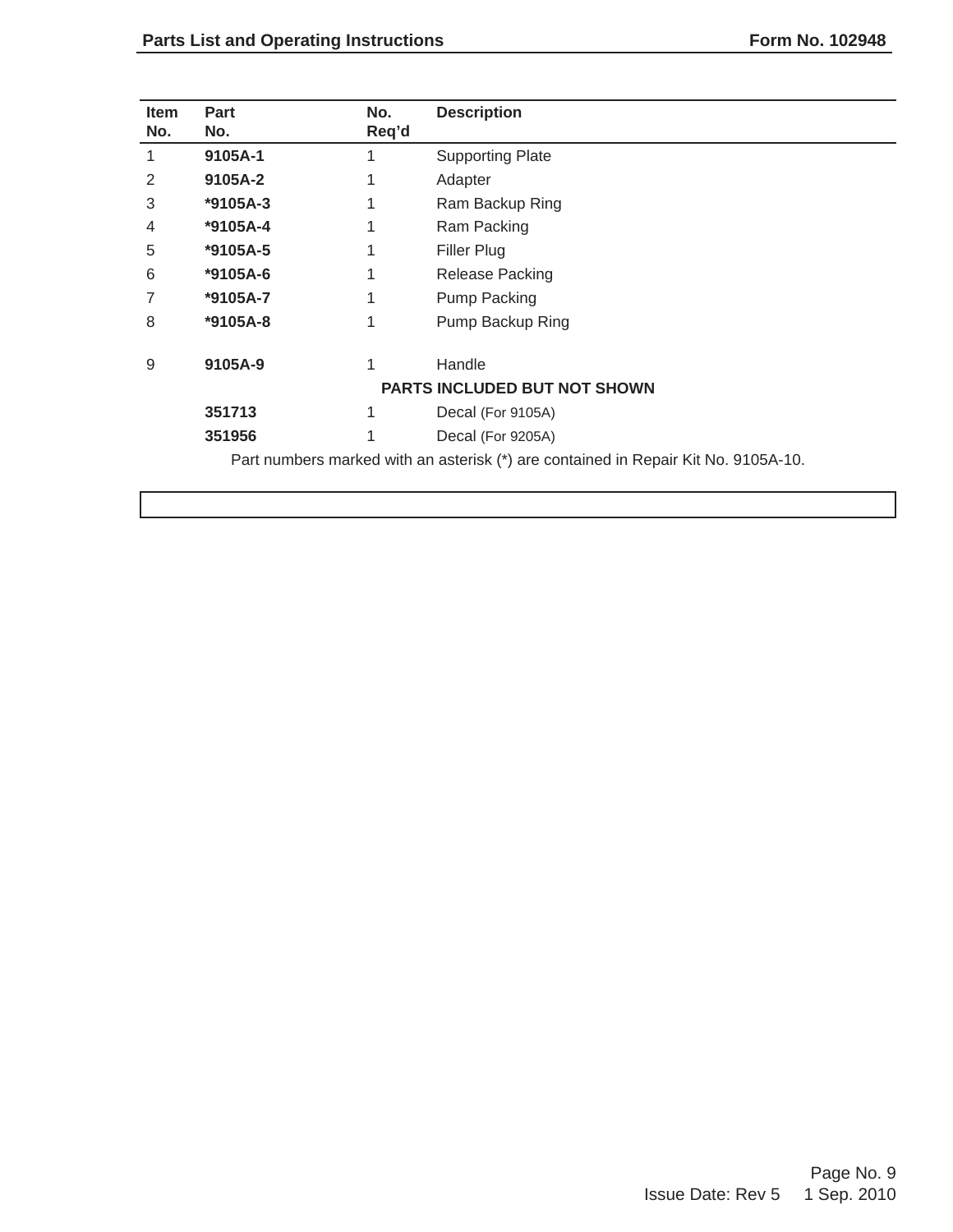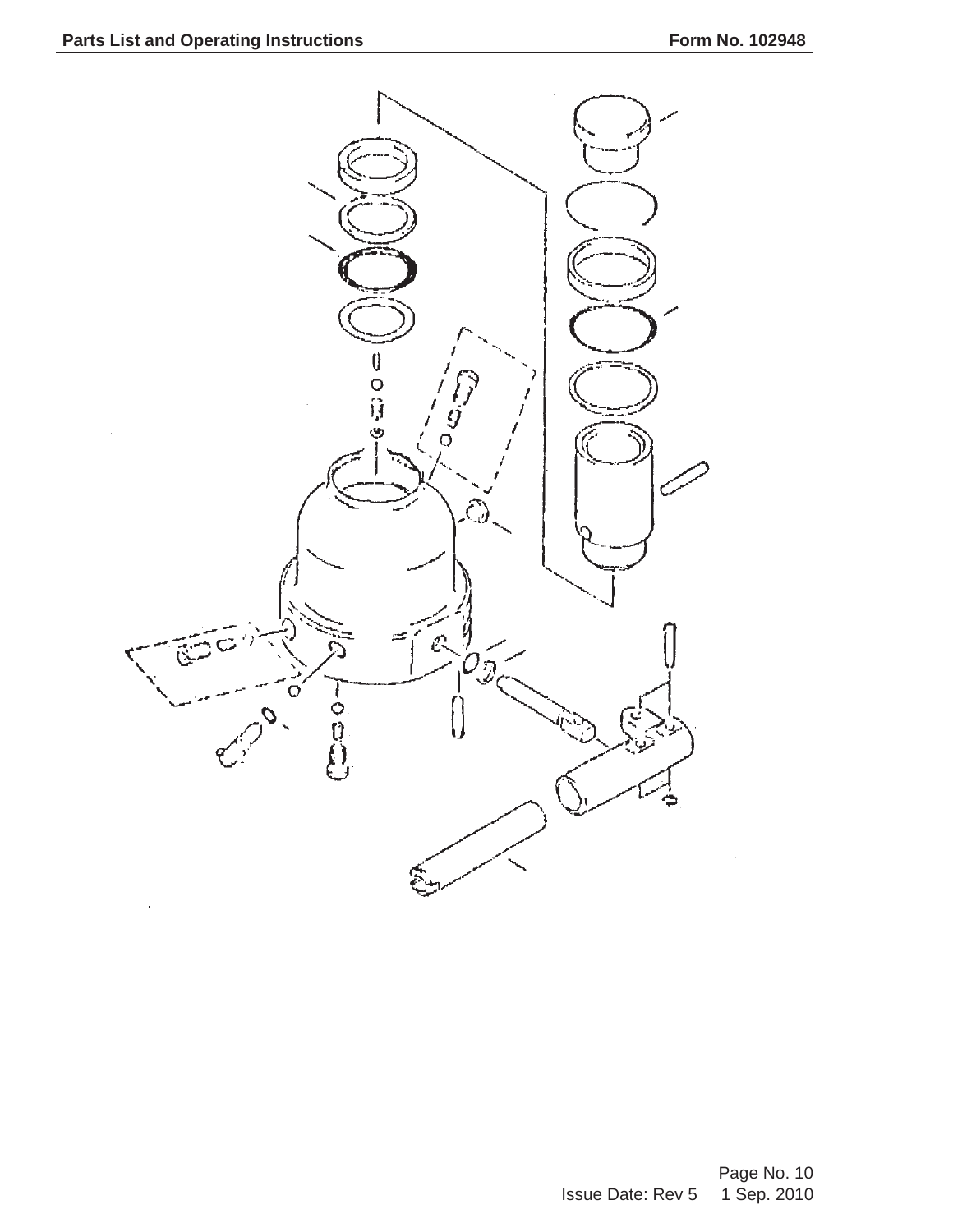| <b>Item</b><br>No.           | <b>Part</b><br>No. | No.<br>Rq'd  | <b>Description</b>           |  |  |
|------------------------------|--------------------|--------------|------------------------------|--|--|
| 1                            | *9210A-5           | 1            | Ram Packing (For 9210A)      |  |  |
|                              | †9220A-3           | 1            | Ram Packing (For 9220A)      |  |  |
| $\overline{2}$               | *9210A-4           | 1            | Ram Backup Ring (For 9210A)  |  |  |
|                              | <b>†9220A-2</b>    | 1            | Ram Backup Ring (For 9220A)  |  |  |
| $\mathbf{3}$                 | 9210A-1            | 1            | Spporting Plate (For 9210A)  |  |  |
|                              | 9110A-4            | 1            | Supporting Plate (For 9220A) |  |  |
| 4                            | *9210A-6           | 1            | Cylinder Packing (For 9210A) |  |  |
|                              | <b>†9110A-6</b>    | 1            | Cylinder Packing (For 9220A) |  |  |
| 5                            | * †9105A-5         | 1            | <b>Filler Plug</b>           |  |  |
| $6\phantom{1}6$              | * †9210A-3         | 1            | <b>Pump Packing</b>          |  |  |
| $\overline{7}$               | *9210A-2           | 1            | Pump Backup Ring (For 9210A) |  |  |
|                              | <b>†9220A-1</b>    | 1            | Pump Backup Ring (For 9220A) |  |  |
| 8                            | 9210A-7            | 1            | Handle (For 9210A)           |  |  |
|                              | 9220A-5            | $\mathbf{1}$ | Handle (For 9220A)           |  |  |
| 9                            | * †9105A-6         | 1            | <b>Release Packing</b>       |  |  |
| PARTS INCLUDED BUT NOT SHOWN |                    |              |                              |  |  |
|                              | 351957             | 1            | Decal (For 9210A)            |  |  |
|                              | 351958             | 1            | Decal (For 9220A)            |  |  |

Part numbers marked with an asterisk (\*) are contained in Repair Kit No. 9210A-8.

Part numbers marked with a dagger (†) are contained in Repair Kit No. 9220A-7.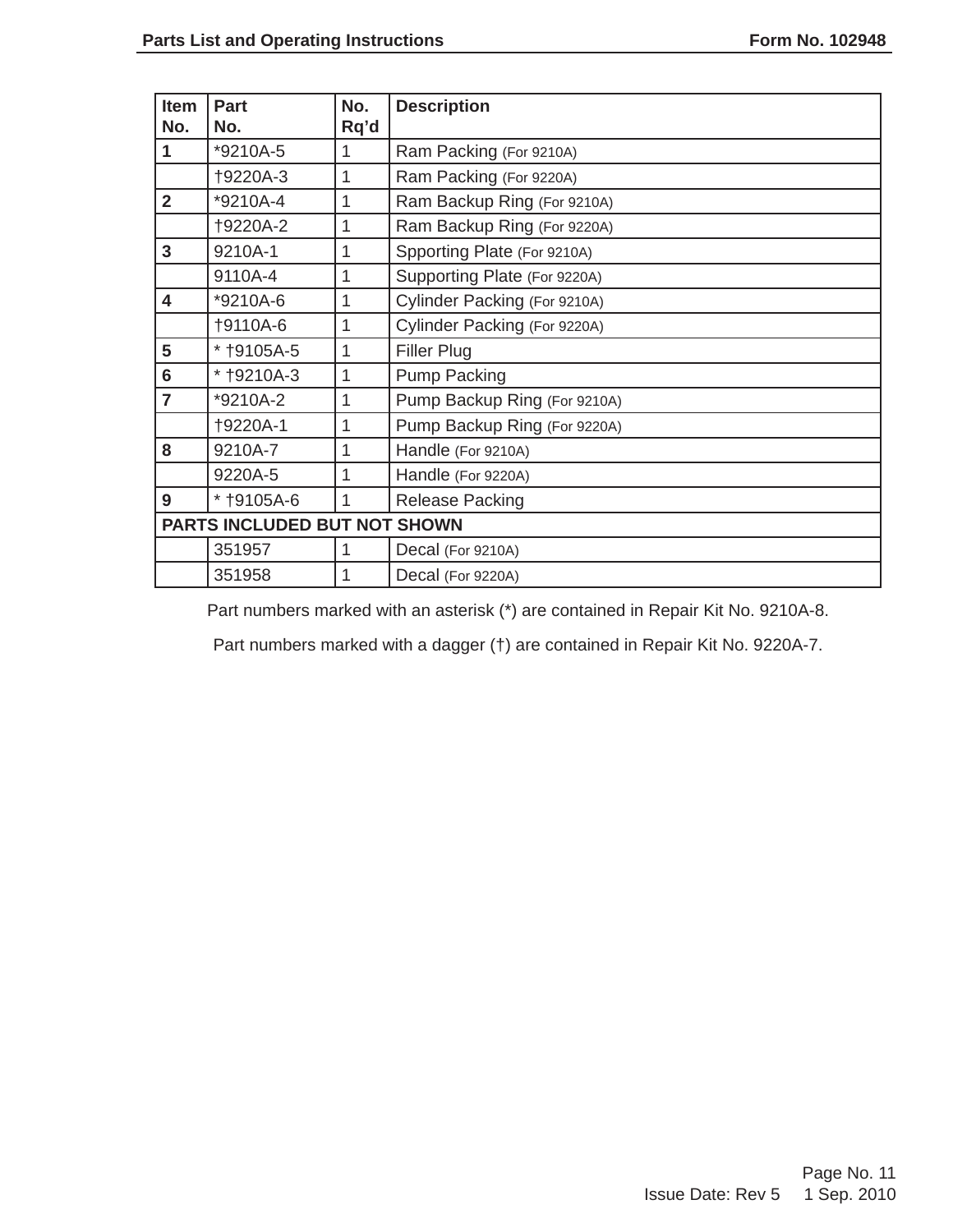## **POWER TEAM FACILITIES**



#### *UNITED STATES*

*SPX Hydraulic Technologies 5885 11th Street Rockford, IL 61109-3699 USA Telephone: 1-815-874-5556 FAX: 1-815-874-7853*

#### *Cust. Service/Order Entry Tel: 1-800-541-1418 FAX: 1-800-288-7031 E-mail: info@powerteam.com*

*Technical Services Tel: 1-800-477-8326 FAX: 1-800-765-8326*



*No. 1568 Hua Shan Road International Park Center Shanghai 200041, China Tel: 86 (21) 2208-5888 FAX: 86 (21) 2208-5682 E-mail infochina@powerteam.com*



*Singapore Singapore 629563 Tel: (65) 6265-3343 FAX: (65) 6265-6646 E-mail: infoasia@powerteam.com 7 Gul Circle* 



**EUROPE** *Albert Thijsstraat 12 6471 WX Eygelshoven Netherlands Tel: 31 (45) 5678877 FAX: 31 (45) 5678878 E-mail infoeurope@powerteam.com*